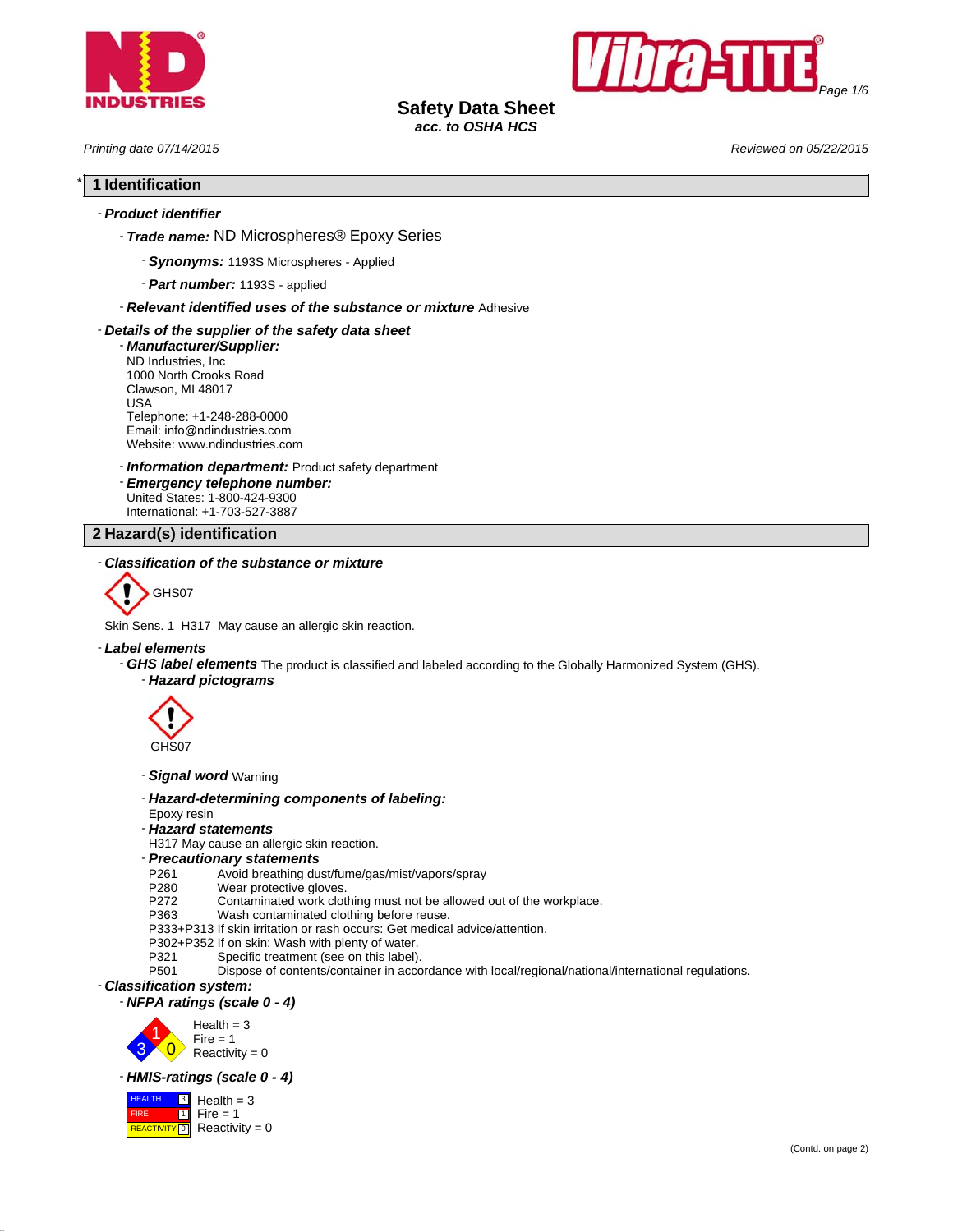*Printing date 07/14/2015 Reviewed on 05/22/2015*

# *Trade name:* ND Microspheres® Epoxy Series

(Contd. of page 1)

# - *Other hazards*

# - *Results of PBT and vPvB assessment*

- *PBT:* Not applicable.

- *vPvB:* Not applicable.

# **3 Composition/information on ingredients**

# - *Chemical characterization: Mixtures*

- *Description:* Mixture of the substances listed below with nonhazardous additions.

| - Dangerous components: |                                              |             |
|-------------------------|----------------------------------------------|-------------|
|                         | 25036-13-9 Polyoxymethylene melamine urea    | $30 - 40\%$ |
|                         | 28064-14-4 Epoxy resin                       | 30-40%      |
|                         | 1761-71-3 4,4'-methylenebis(cyclohexylamine) | 10-20%      |
|                         | Binding agent                                | $5 - 10%$   |
| .                       |                                              |             |

# **4 First-aid measures**

# - *Description of first aid measures*

- *General information:* Immediately remove any clothing soiled by the product.
- *After inhalation:*
- Supply fresh air and to be sure call for a doctor.
- In case of unconsciousness place patient stably in side position for transportation.
- Supply fresh air; consult doctor in case of complaints.
- *After skin contact:* Immediately wash with water and soap and rinse thoroughly.
- *After eye contact:* Rinse opened eye for several minutes under running water. Then consult a doctor.
- *After swallowing:* Drink copious amounts of water and provide fresh air. Immediately call a doctor.
- *Information for doctor:*
	- *Most important symptoms and effects, both acute and delayed* No further relevant information available.
	- *Indication of any immediate medical attention and special treatment needed*
	- No further relevant information available.

# **5 Fire-fighting measures**

# - *Extinguishing media*

- *Suitable extinguishing agents:*

CO2, extinguishing powder or water spray. Fight larger fires with water spray or alcohol resistant foam.

- *Special hazards arising from the substance or mixture* No further relevant information available.

#### - *Advice for firefighters*

# - *Protective equipment:*

Wear self-contained respiratory protective device.

Wear fully protective suit.

# **6 Accidental release measures**

#### - *Personal precautions, protective equipment and emergency procedures*

Wear protective equipment. Keep unprotected persons away. Ensure adequate ventilation

Wear protective clothing.

- *Environmental precautions:* Do not allow to enter sewers/ surface or ground water.
- *Methods and material for containment and cleaning up:*
- Use neutralizing agent.

Dispose contaminated material as waste according to item 13. Ensure adequate ventilation.

Dispose of the collected material according to regulations.

- *Reference to other sections*
- See Section 7 for information on safe handling. See Section 8 for information on personal protection equipment.

See Section 13 for disposal information.

# **7 Handling and storage**

# - *Handling:*

- *Precautions for safe handling* Thorough dedusting.
- *Information about protection against explosions and fires:* No special measures required.

## - *Conditions for safe storage, including any incompatibilities*

#### - *Storage:*

- *Requirements to be met by storerooms and receptacles:* No special requirements.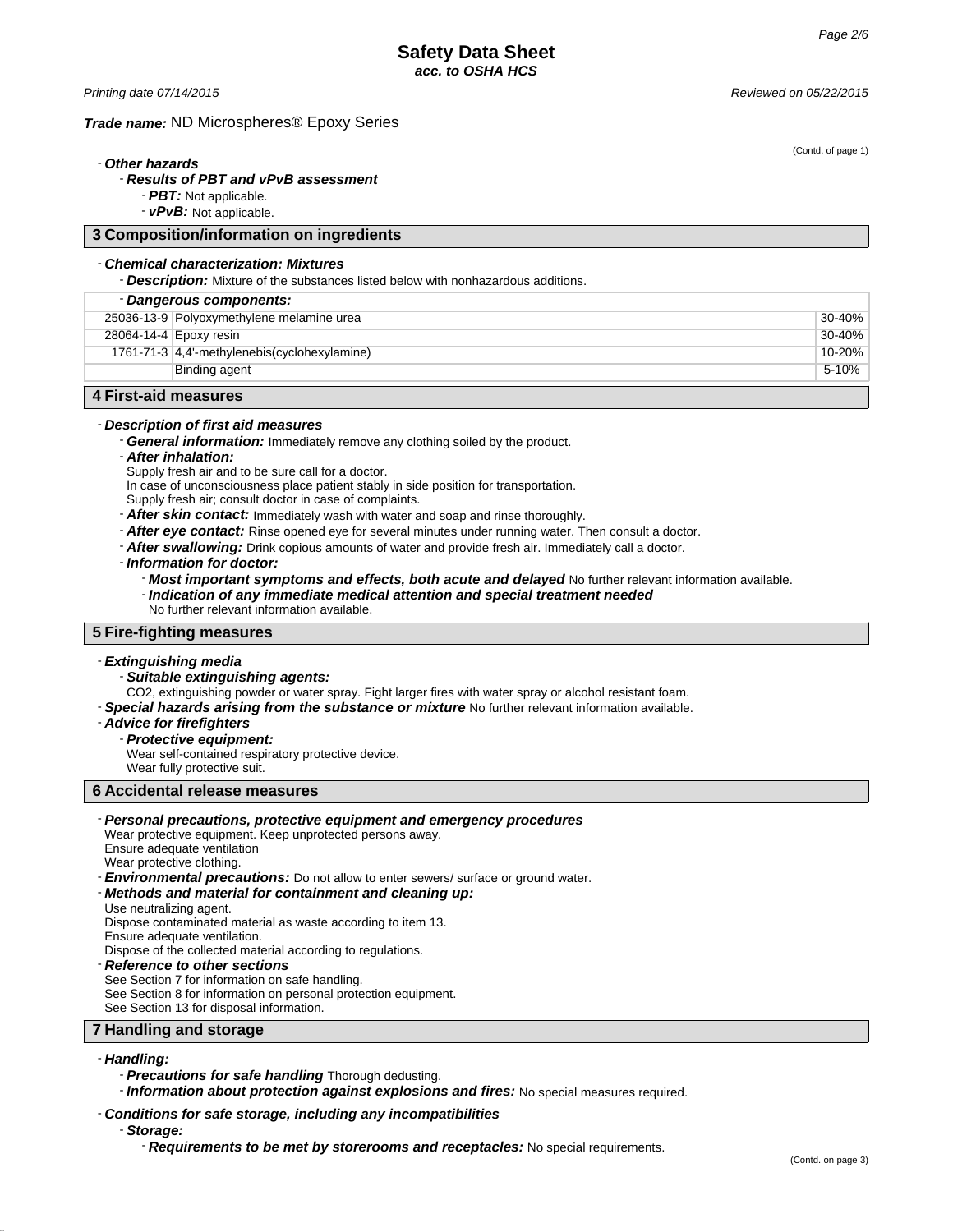# **Safety Data Sheet** *acc. to OSHA HCS*

# *Trade name:* ND Microspheres® Epoxy Series

(Contd. of page 2)

- *Information about storage in one common storage facility:* Not required.

- *Further information about storage conditions:* Keep receptacle tightly sealed.

- *Specific end use(s)* No further relevant information available.

# **8 Exposure controls/personal protection**

- *Additional information about design of technical systems:* No further data; see item 7.

#### - *Control parameters*

#### - *Components with limit values that require monitoring at the workplace:*

The product does not contain any relevant quantities of materials with critical values that have to be monitored at the workplace. - *Additional information:* The lists that were valid during the creation were used as basis.

# - *Exposure controls*

# - *Personal protective equipment:*

# - *General protective and hygienic measures:*

Keep away from foodstuffs, beverages and feed.

Immediately remove all soiled and contaminated clothing.

Wash hands before breaks and at the end of work.

Avoid contact with the eyes and skin.

- *Protection of hands:*



The glove material has to be impermeable and resistant to the product/ the substance/ the preparation.

Selection of the glove material on consideration of the penetration times, rates of diffusion and the degradation

# - *Material of gloves*

The selection of the suitable gloves does not only depend on the material, but also on further marks of quality and varies from manufacturer to manufacturer. As the product is a preparation of several substances, the resistance of the glove material can not be calculated in advance and has therefore to be checked prior to the application.

## - *Penetration time of glove material*

The exact break through time has to be found out by the manufacturer of the protective gloves and has to be observed.

# - *Eye protection:*

\* **9 Physical and chemical properties**

Tightly sealed goggles

- *Body protection:* Protective work clothing

| - Information on basic physical and chemical properties |                                               |
|---------------------------------------------------------|-----------------------------------------------|
| - General Information                                   |                                               |
| - Appearance:                                           |                                               |
| - Form:                                                 | Solid                                         |
| - Color:                                                | Orange                                        |
| - Odor:                                                 | Odorless                                      |
| - Odour threshold:                                      | Not determined.                               |
| - pH-value:                                             | Not applicable.                               |
| - Change in condition                                   |                                               |
| - Melting point/Melting range:                          | Undetermined.                                 |
| - Boiling point/Boiling range:                          | 100 °C (212 °F)                               |
| - Flash point:                                          | 94 °C (201 °F)                                |
| - Flammability (solid, gaseous):                        | Not determined.                               |
| - Ignition temperature:                                 |                                               |
| - Decomposition temperature:                            | Not determined.                               |
| - Auto igniting:                                        | Product is not selfigniting.                  |
| - Danger of explosion:                                  | Product does not present an explosion hazard. |
| - Explosion limits:                                     |                                               |
| - Lower:                                                | Not determined.                               |
| - Upper:                                                | Not determined.                               |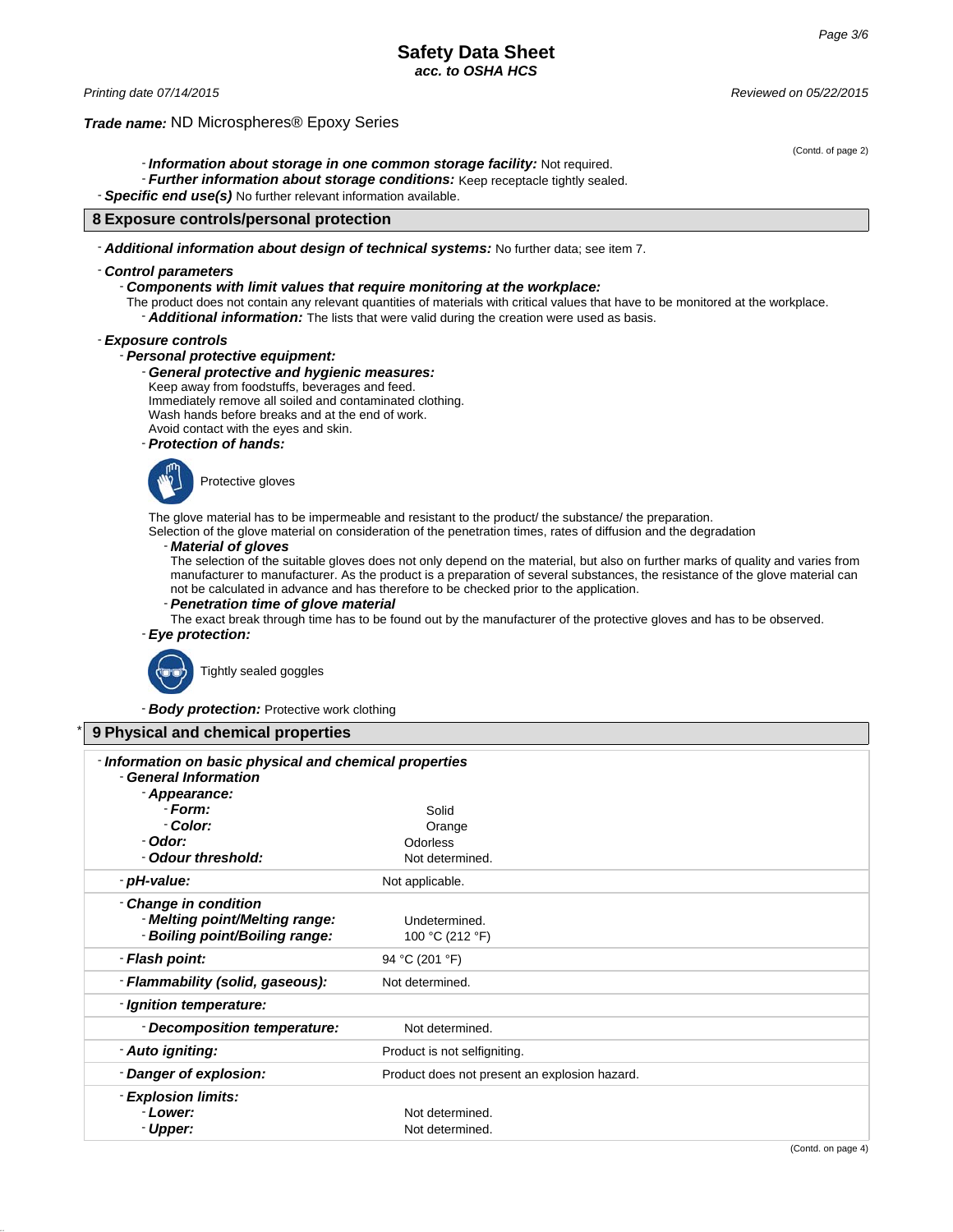# *Trade name:* ND Microspheres® Epoxy Series

*Printing date 07/14/2015 Reviewed on 05/22/2015*

|                                                                   |                                            | (Contd. of page 3) |
|-------------------------------------------------------------------|--------------------------------------------|--------------------|
| - Vapor pressure:                                                 | Not applicable.                            |                    |
| - Density at 20 $°C$ (68 $°F$ ):                                  | 1.1 $g/cm^3$ (9.18 lbs/gal)                |                    |
| - Relative density                                                | Not determined.                            |                    |
| - Vapour density                                                  | Not applicable.                            |                    |
| - Evaporation rate                                                | Not applicable.                            |                    |
| - Solubility in / Miscibility with                                |                                            |                    |
| - Water:                                                          | Insoluble.                                 |                    |
| - <b>Partition coefficient (n-octanol/water):</b> Not determined. |                                            |                    |
| - Viscosity:                                                      |                                            |                    |
| - Dynamic:                                                        | Not applicable.                            |                    |
| Kinematic:                                                        | Not applicable.                            |                    |
| - Solvent content:                                                |                                            |                    |
| - Organic solvents:                                               | $0.0\%$                                    |                    |
| - Solids content:                                                 | 100.0%                                     |                    |
| - Other information                                               | No further relevant information available. |                    |

# **10 Stability and reactivity**

- *Reactivity* No further relevant information available.

- *Chemical stability*

# - *Thermal decomposition / conditions to be avoided:* No decomposition if used according to specifications.

- *Possibility of hazardous reactions* No dangerous reactions known.

- *Conditions to avoid* No further relevant information available.

- *Incompatible materials:* No further relevant information available.

- *Hazardous decomposition products:* No dangerous decomposition products known.

# **11 Toxicological information**

#### - *Information on toxicological effects*

- *Acute toxicity:*

#### - *LD/LC50 values that are relevant for classification:*

# **1761-71-3 4,4'-methylenebis(cyclohexylamine)**

Oral LD50 100 mg/kg (ATE)

# - *Primary irritant effect:*

- *on the skin:* Caustic effect on skin and mucous membranes.
- *on the eye:* Strong caustic effect.
- *Sensitization:* Sensitization possible through skin contact.

#### - *Additional toxicological information:*

The product shows the following dangers according to internally approved calculation methods for preparations:

#### **Corrosive** Irritant

Swallowing will lead to a strong caustic effect on mouth and throat and to the danger of perforation of esophagus and stomach.

#### - *Carcinogenic categories*

|  | - IARC (International Agency for Research on Cancer) |  |  |
|--|------------------------------------------------------|--|--|
|--|------------------------------------------------------|--|--|

None of the ingredients is listed.

# - *NTP (National Toxicology Program)*

None of the ingredients is listed.

#### - *OSHA-Ca (Occupational Safety & Health Administration)*

None of the ingredients is listed.

# **12 Ecological information**

- *Toxicity*

- *Aquatic toxicity:* No further relevant information available.

- *Persistence and degradability* No further relevant information available.

- *Behavior in environmental systems:*

- *Bioaccumulative potential* No further relevant information available.

- *Mobility in soil* No further relevant information available.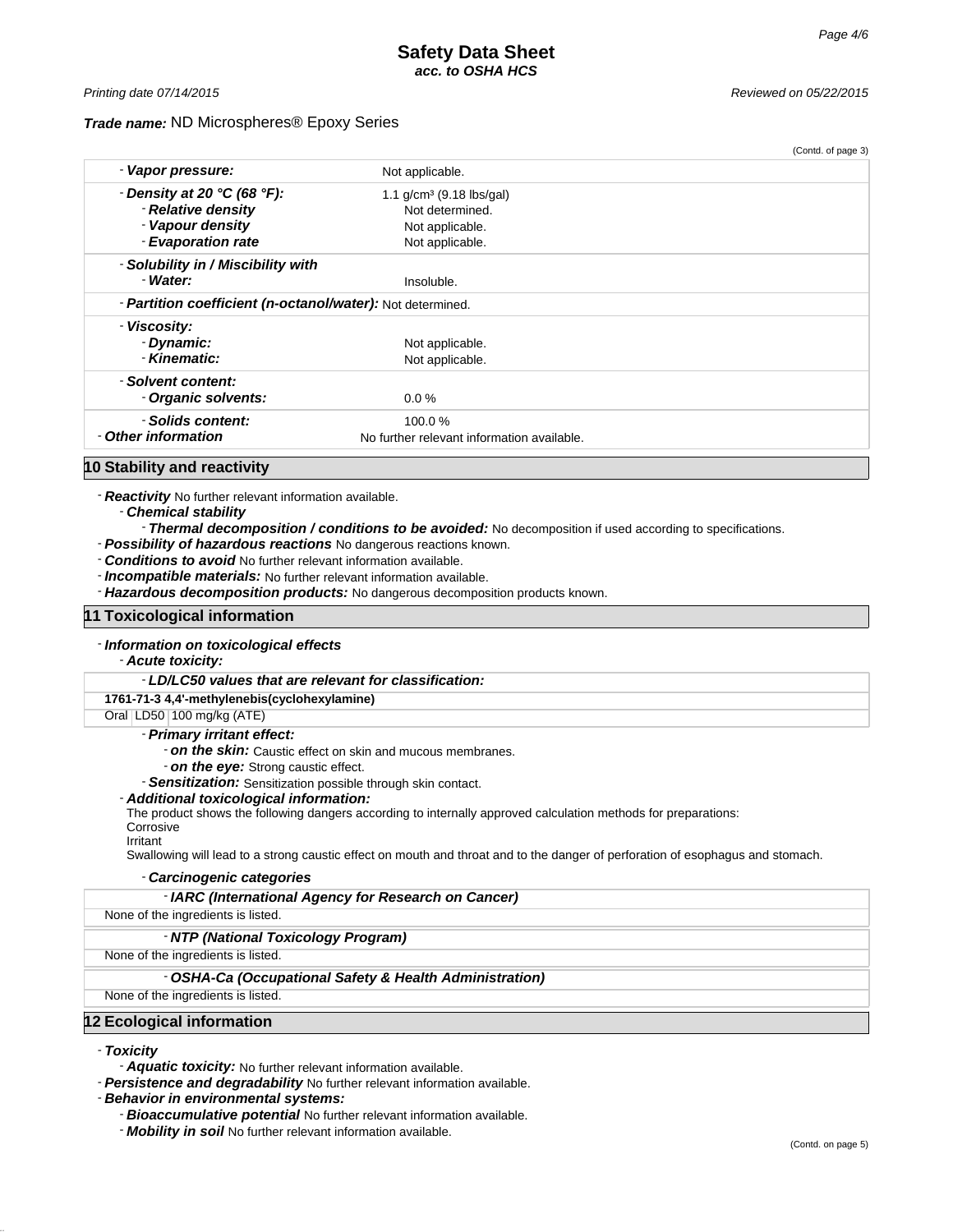*Printing date 07/14/2015 Reviewed on 05/22/2015*

# *Trade name:* ND Microspheres® Epoxy Series

|                                                                              | (Contd. of page 4)                                                                                                      |
|------------------------------------------------------------------------------|-------------------------------------------------------------------------------------------------------------------------|
| - Additional ecological information:                                         |                                                                                                                         |
| - General notes:                                                             |                                                                                                                         |
| Water hazard class 2 (Self-assessment): hazardous for water                  |                                                                                                                         |
| Do not allow product to reach ground water, water course or sewage system.   |                                                                                                                         |
| Must not reach bodies of water or drainage ditch undiluted or unneutralized. |                                                                                                                         |
| Danger to drinking water if even small quantities leak into the ground.      |                                                                                                                         |
| - Results of PBT and vPvB assessment                                         |                                                                                                                         |
| $-PBT$ : Not applicable.                                                     |                                                                                                                         |
| - vPvB: Not applicable.                                                      |                                                                                                                         |
| - Other adverse effects No further relevant information available.           |                                                                                                                         |
| 13 Disposal considerations                                                   |                                                                                                                         |
| - Waste treatment methods                                                    |                                                                                                                         |
|                                                                              |                                                                                                                         |
|                                                                              | - Recommendation: Must not be disposed of together with household garbage. Do not allow product to reach sewage system. |
| - Uncleaned packagings:                                                      |                                                                                                                         |
| - Recommendation: Disposal must be made according to official regulations.   |                                                                                                                         |
| <b>14 Transport information</b>                                              |                                                                                                                         |
| - UN-Number                                                                  |                                                                                                                         |
| - DOT, ADN, IMDG, IATA                                                       | not regulated                                                                                                           |
|                                                                              |                                                                                                                         |
| - UN proper shipping name                                                    |                                                                                                                         |
| - DOT, ADN, IMDG, IATA                                                       | not regulated                                                                                                           |
| - Transport hazard class(es)                                                 |                                                                                                                         |
| - DOT, ADN, IMDG, IATA                                                       |                                                                                                                         |
| - Class                                                                      | not regulated                                                                                                           |
|                                                                              |                                                                                                                         |
| - Packing group                                                              |                                                                                                                         |
| - DOT. IMDG. IATA                                                            | not regulated                                                                                                           |
| Forduances and all have value                                                |                                                                                                                         |

| - Environmental hazards:<br>Marine pollutant:                                | N٥              |
|------------------------------------------------------------------------------|-----------------|
| - Special precautions for user                                               | Not applicable. |
| - Transport in bulk according to Annex II of MARPOL73/78<br>and the IBC Code | Not applicable. |
| - UN "Model Regulation":                                                     | not regulated   |

# **15 Regulatory information**

# - *Safety, health and environmental regulations/legislation specific for the substance or mixture* - *Sara*

| - Section 355 (extremely hazardous substances):               |
|---------------------------------------------------------------|
| None of the ingredients is listed.                            |
| - Section 313 (Specific toxic chemical listings):             |
| None of the ingredients is listed.                            |
| - TSCA (Toxic Substances Control Act):                        |
| Polyoxymethylene melamine urea                                |
| Epoxy resin                                                   |
| 4,4'-methylenebis(cyclohexylamine)                            |
| - Proposition 65                                              |
| - Chemicals known to cause cancer:                            |
| None of the ingredients is listed.                            |
| - Chemicals known to cause reproductive toxicity for females: |
| None of the ingredients is listed.                            |
| - Chemicals known to cause reproductive toxicity for males:   |
| None of the ingredients is listed.                            |
| - Chemicals known to cause developmental toxicity:            |
| None of the ingredients is listed.                            |
|                                                               |